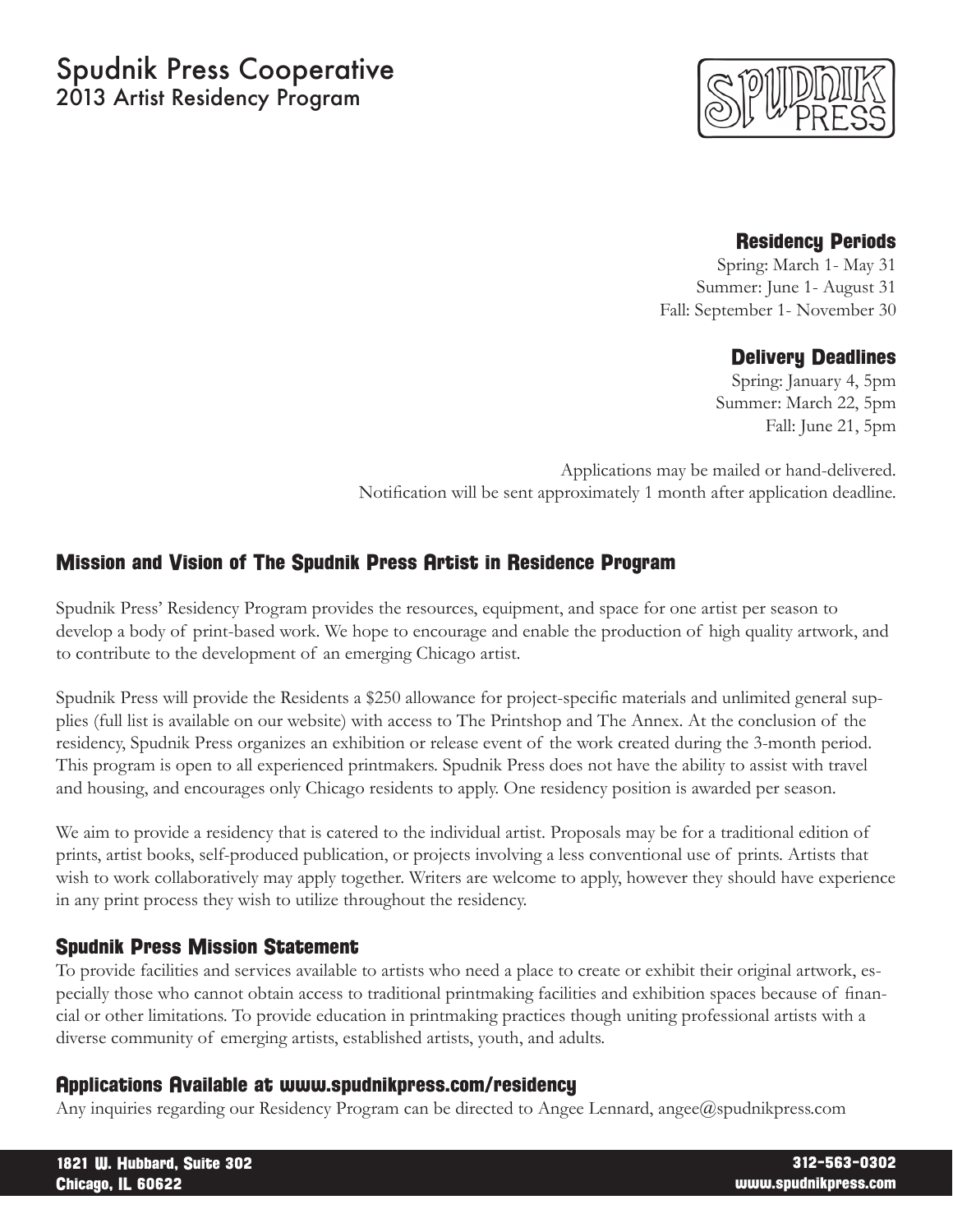**The Printshop** provides printmaking facilities and services available to all artists. The shop has tools and equipment for screenprinting, letterpress, relief, intaglio, offset, and lithography.



**The Annex** hosts a gallery, classroom, independent studios, and shared work space for writers, bookmakers, artists, students, and others. A reference library of small press and experimental book projects is under development.

# Available Resources

For a more detailed and current materials list, please visit our website. Spudnik Press Cooperative has tools and equipment for the following processes:

- Screenprinting
- • Letterpress Printing
- Relief Printing
- Monoprinting and derivative processes
- Intaglio Printing
- Offset Printing
- Self-Publishing
- Bookbinding
- **Basic Sewing**
- And More

Resident Artists also receive:

- • Limited storage space for works in progress
- Access to a light kit and camera for artwork documentation
- Project publicity through our website, newsletters, and in-person events.
- • Access to general materials, including ink.

# **Expectations**

Spudnik Press will retain approximately one third of all work editioned. **This is critical to the sustainability of our program, as sales from retained artwork will be used to fund futures residents.**

Residents meet periodically with the director of Spudnik Press to share works in progress. Application Finalists may be asked to meet with Spudnik to discuss the proposed project in detail. Residents should be able to work at Spudnik consistently through out the duration of the residency, working at Spudnik Press multiple days per week.

# Ideal Applicants

- Are interested in developing a body of print-based work and lack the resources to do so independently.
- Are eager to integrate with the community of artists that regularly work at Spudnik.
- Applications are reviewed for the merit of the artwork and project statement, as well as approachability and accessibility of the art and artist.
- Because artists will be printing independently, an extensive knowledge of the area of print in which they wish to work is required. Description of print-related experience and skills must be represented through the Project Statement, Artist Statement, or Resume.
- Exact editions sizes, plate sizes, etcetera need not be listed. However, proposals should be well-defined and present a clear picture of the type and scope of work that will be produced, and should be appropriate for a three-month period of art making.